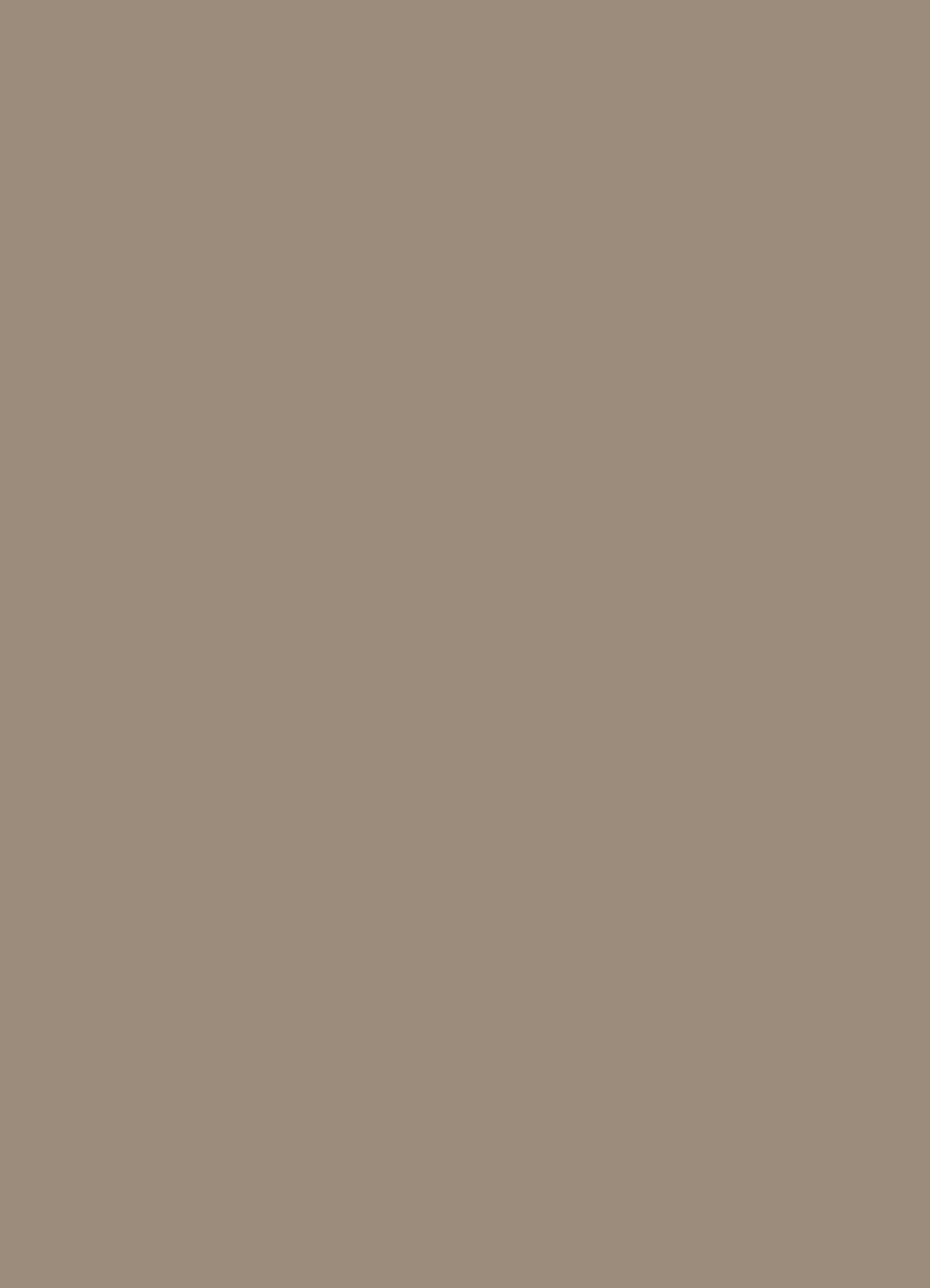# **ELECTIONS BOARD OF DIRECTORS**

**Shareholder information on the elections to the Board of Directors at the Annual General Meeting 2018**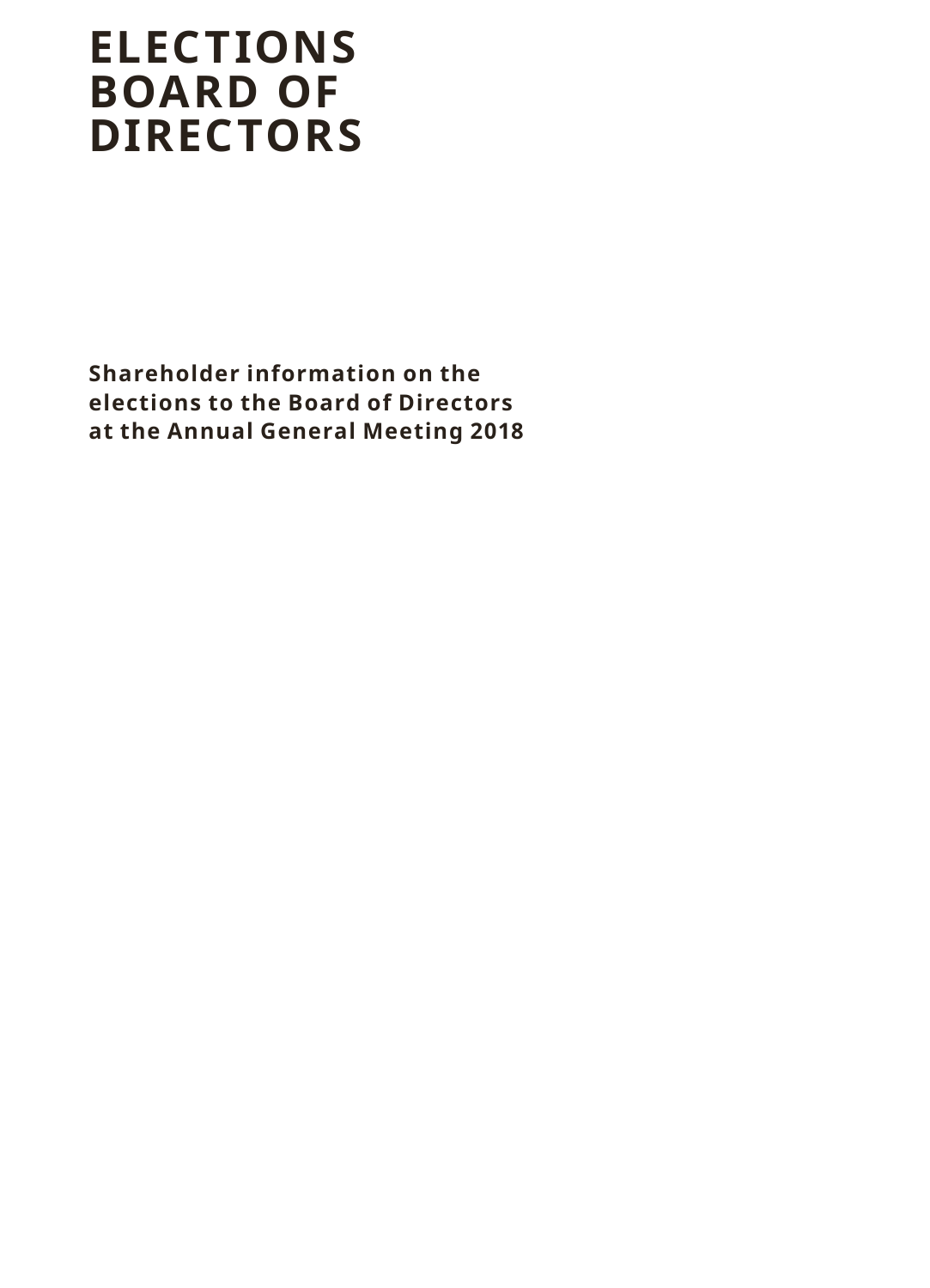### **RE-ELECTIONS**

#### **Beat Hess**

Beat Hess is Chairman of the Board of Directors of LafargeHolcim Ltd. He was elected to the Board of Directors of LafargeHolcim Ltd (then "Holcim Ltd") in 2010. He holds a doctorate in law and is admitted to the bar in Switzerland. From 1977 to 2003, he was initially Legal Counsel and subsequently General Counsel for the ABB Group. From 2004 until the end of 2010, he was Legal Director and a Member of the Executive Committee of the Royal Dutch Shell Group, London and The Hague. His other mandates include that he is a Member of the Board of Directors, a Member of the Chairman's and Corporate Governance Committee, and Chairman of the Compensation Committee of Nestlé S.A., Vevey, Switzerland, as well as Vice-Chairman and Member of the Nomination and Compensation Committee of the Board of Directors of Sonova Holding AG, Stäfa, Switzerland.



*Beat Hess*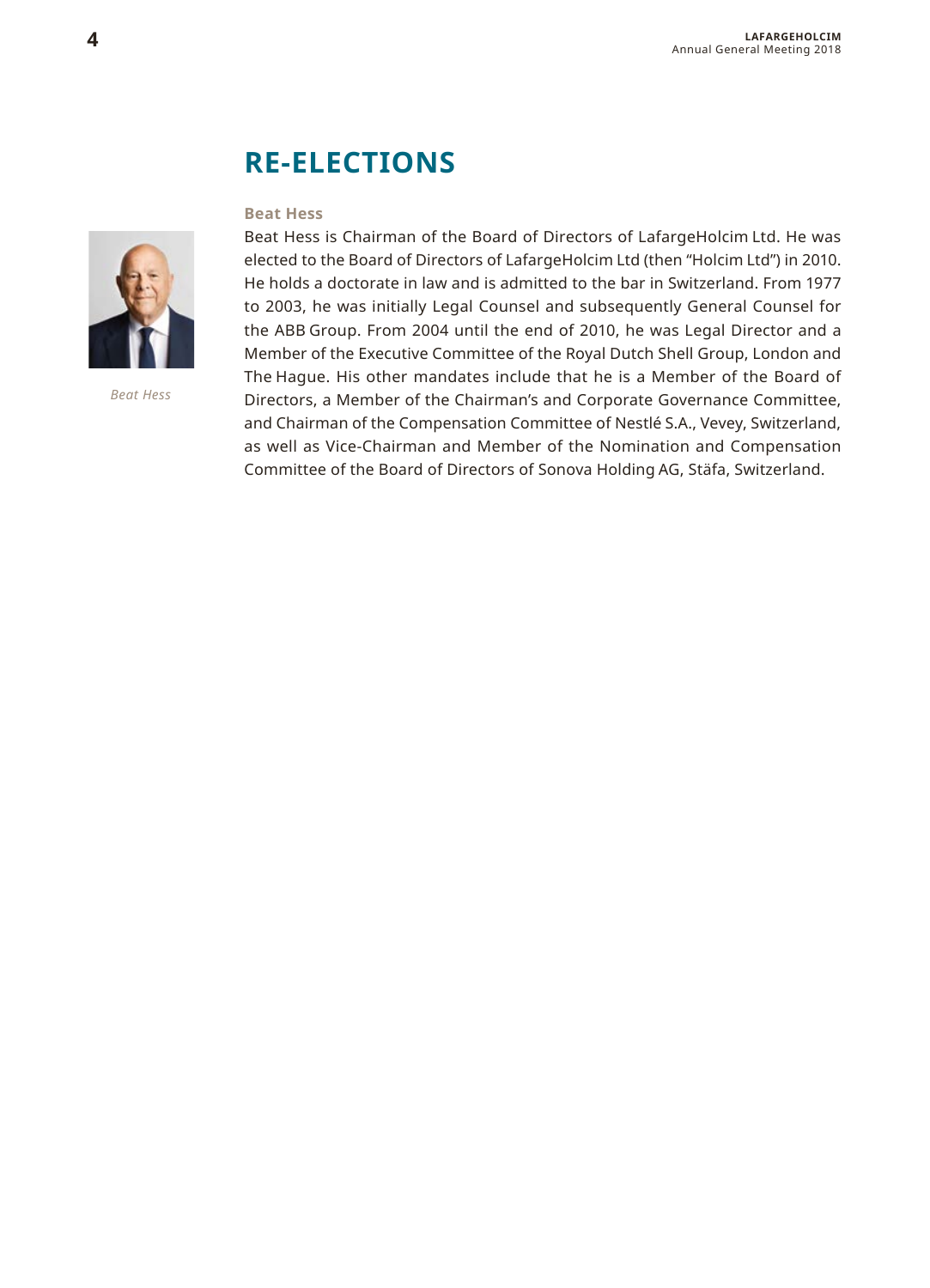#### **Paul Desmarais, Jr.**

Paul Desmarais, Jr. is a Member of the Board of Directors and a Member of the Nomination, Compensation & Governance Committee of LafargeHolcim Ltd. He was elected to the Board of Directors of LafargeHolcim Ltd in 2015. He holds a Bachelor of Commerce from McGill University, Montréal, Canada, and an MBA from the European Institute of Business Administration (INSEAD), Paris, France. He was a Member of the Board of Directors of Lafarge S.A. from 2008 to 2015 and was also a Member of its Strategy, Investment and Sustainable Development Committee until 2015. Paul Desmarais, Jr. is Chairman and Co-Chief Executive Officer of Power Corporation of Canada and Executive Co-Chairman of Power Financial Corporation, both located in Montréal, Canada. He joined Power Corporation in 1981 and assumed the position of Vice-President the following year. In 1984, he led the creation of Power Financial to consolidate Power Corporation's major financial holdings, as well as Pargesa Holding SA, Geneva, Switzerland, under a single corporate entity. Paul Desmarais, Jr. served as Vice-President of Power Financial from 1984 to 1986, as President and Chief Operating Officer from 1986 to 1989, as Executive Vice-Chairman from 1989 to 1990, as Executive Chairman from 1990 to 2005, as Chairman of the Executive Committee from 2006 to 2008 and as Executive Co-Chairman from 2008 until today. He also served as Vice-Chairman of Power Corporation from 1991 to 1996. He was named Chairman and Co-CEO of Power Corporation in 1996. From 1982 to 1990, he was a member of the Management Committee of Pargesa Holding SA and in 1991, Executive Vice Chairman and then Executive Chairman of the Management Committee. In 2003, he was appointed Co-Chief Executive Officer and in 2013 named Chairman of the Board. His other mandates include sitting on the Board of Directors of several Power group companies, including Power Corporation of Canada, Power Financial Corporation, Great-West Lifeco Inc., Winnipeg, Canada, and its major subsidiaries, IGM Financial Inc., Winnipeg, Canada, and its major subsidiaries, and several companies within the Pargesa Group, including Pargesa Holding SA, Geneva, Switzerland, Groupe Bruxelles Lambert, Brussels, Belgium, and SGS SA, Geneva, Switzerland.



*Paul Desmarais, Jr.*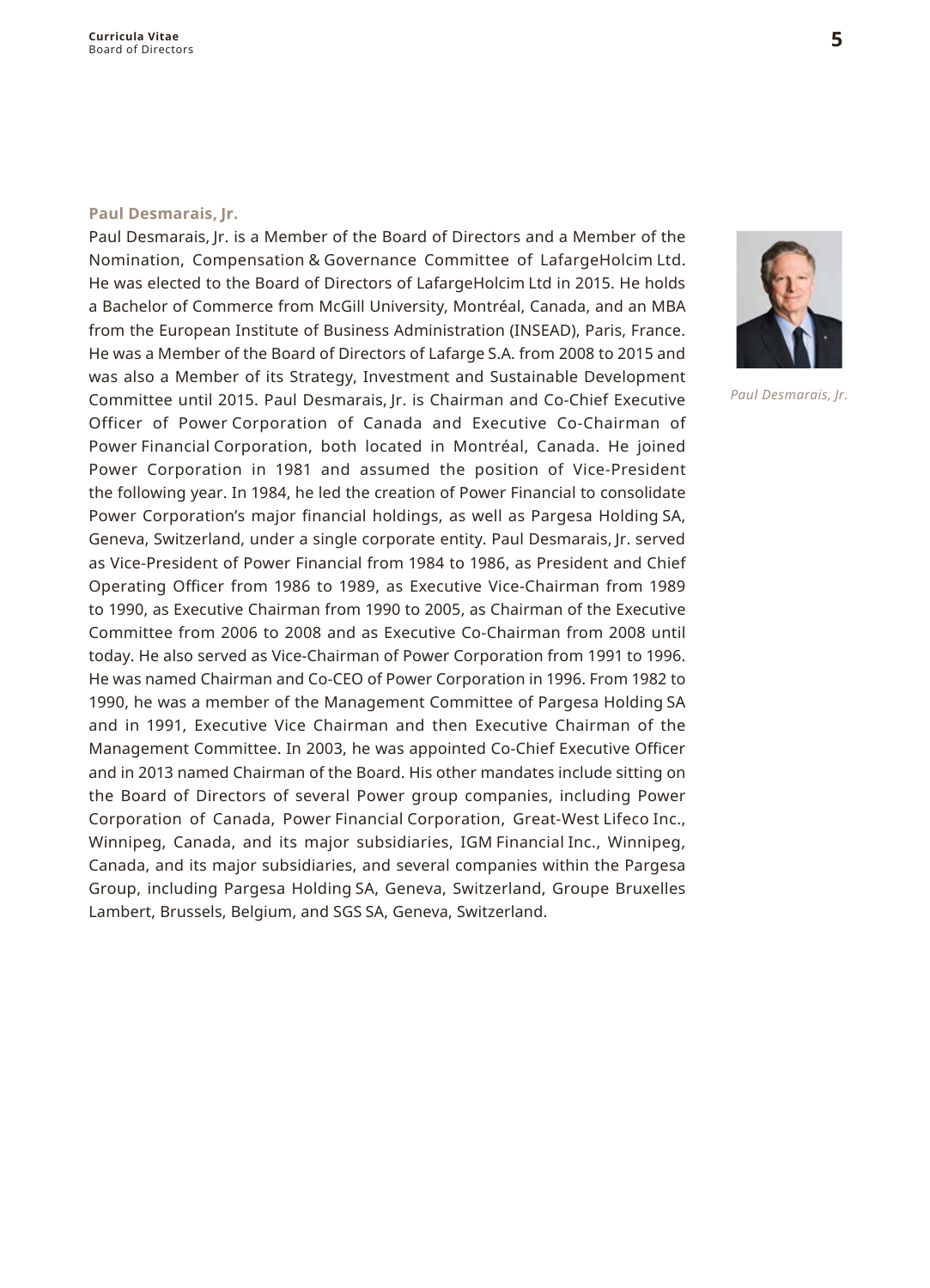

*Oscar Fanjul*

#### **Oscar Fanjul**

Oscar Fanjul is Vice-Chairman of the Board of Directors and a Member of the Strategy and of the Nomination, Compensation and Governance Committees of LafargeHolcim Ltd. He was elected to the Board of Directors of LafargeHolcim Ltd in 2015. Oscar Fanjul holds a PhD in Economics. He was Vice-Chairman of the Board of Directors of Lafarge S.A. He began his career working for the industrial holding INI, Madrid, Spain. He was Chairman founder and CEO of Repsol. He has also been Chairman of Hidroeléctrica del Cantábrico, Oviedo, Spain and of Deoleo S.A., Madrid, Spain. Oscar Fanjul is Vice-Chairman of Omega Capital, Madrid, Spain and his other mandates include that he is a Member of the Boards of Marsh & McLennan Companies, New York NY, USA and Ferrovial S.A., Madrid, Spain. He has also been a Board Member of the London Stock Exchange, Unilever, London/Rotterdam, UK/Netherlands, Areva, France, and BBVA, Spain.

Électrométallurgie. In 1993, he became member of the executive committee of the Pechiney group and was Chairman and CEO of Carbone Lorraine from 1993 to 1997. From 1995 to 1997, he ran Pechiney's Food and Health Care Packaging Sector and held the position of COO of the American National Can Company in Chicago (United States). From 1998 to 2002, Patrick Kron was Chairman of the executive board of Imerys. A director of Alstom since July 2001, he was appointed CEO of Alstom in January 2003, and then Chairman and CEO in March 2003, a position he held until January 2016, when he created PKC&I (Patrick Kron – Conseils & Investissements). In November 2016, he was appointed Chairman of Truffle Capital, Paris, France. His other mandates include that he is a Member of the Board of Directors of Sanofi S.A., Paris, France, of Halcor Metal Works S.A.,

Athens, Greece, and of Bouygues, Paris, France.

#### **Patrick Kron**



*Patrick Kron*

### Patrick Kron is a Member of the Board of Directors and a Member of the Strategy and of the Health, Safety & Sustainability Committees of LafargeHolcim Ltd. He was elected to the Board of Directors of LafargeHolcim Ltd in 2017. Patrick Kron is a graduate of the École Polytechnique and the Paris École des Mines, France. He began his career at the French Industry Ministry in 1979 before joining the Pechiney group in 1984, where he held senior operational responsibilities in one of the group's largest factories in Greece before becoming manager of Pechiney's Greek subsidiary in 1988. Between 1988 and 1993, Patrick Kron held various operational and financial positions, first managing a group of activities in aluminum processing, before being appointed Chairman and CEO of Pechiney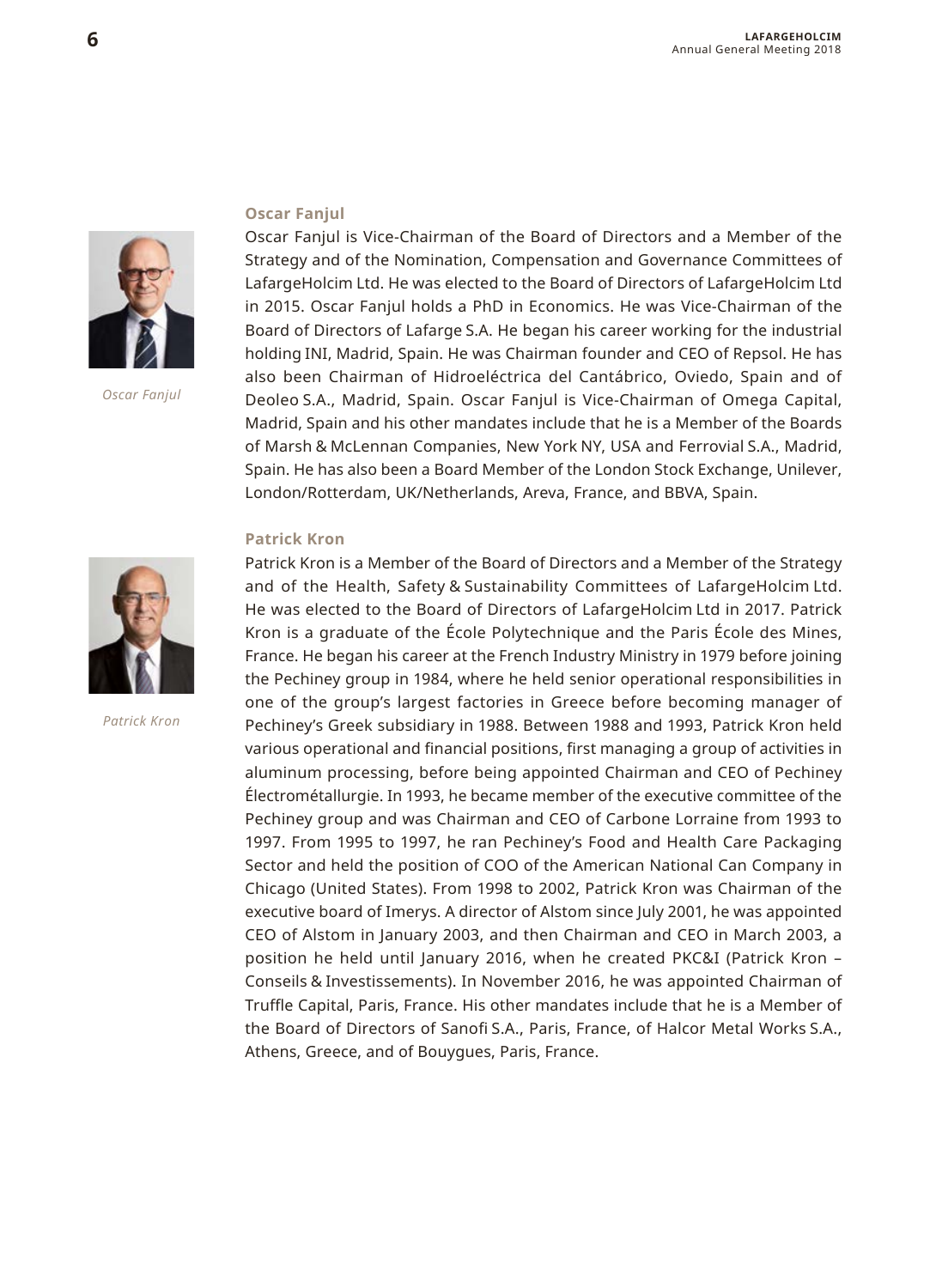#### **Gérard Lamarche**

Gérard Lamarche is a Member of the Board of Directors, the Chairman of the Finance & Audit Committee and Member of the Strategy Committee of LafargeHolcim Ltd. He was elected to the Board of Directors of LafargeHolcim Ltd in 2015. He is a graduate in Economics Sciences from the University of Louvain-la-Neuve, Belgium, and the INSEAD Business School, Fontainebleau, France (Advanced Management Program for Suez Group Executives). He also trained at Wharton International Forum in 1998–1999 (Global Leadership Series). He was a Member of the Board of Directors of Lafarge S.A. between 2012 and 2016 and also a Member of the Audit Committee and a Member of the Strategy, Investment and Sustainable Development Committee. Gérard Lamarche is Co-CEO of Groupe Bruxelles Lambert, Brussels, Belgium. He began his career with Deloitte Haskins & Sells, Brussels, Belgium, in 1983 and was appointed as an M&A consultant in the Netherlands in 1987. In 1988, he joined Société Générale de Belgique, Brussels, Belgium as Investment Manager. He was promoted to Controller in 1989 before becoming Advisor to the Strategy and Planning Department from 1992 to 1995. He joined Compagnie Financière de Suez as Special Advisor to the Chairman and Secretary to the Suez Executive Committee, Paris, France, and was later appointed Senior Vice President in charge of Planning, Control and Accounting. In 2000, he joined NALCO (the US subsidiary of the Suez Group based in Naperville Il, USA) as General Managing Director. He was appointed CFO of the Suez Group in 2003. Gérard Lamarche is Director of Total SA, Paris, France, of SGS, Geneva, Switzerland, and of Umicore, Brussels, Belgium.



*Gérard Lamarche*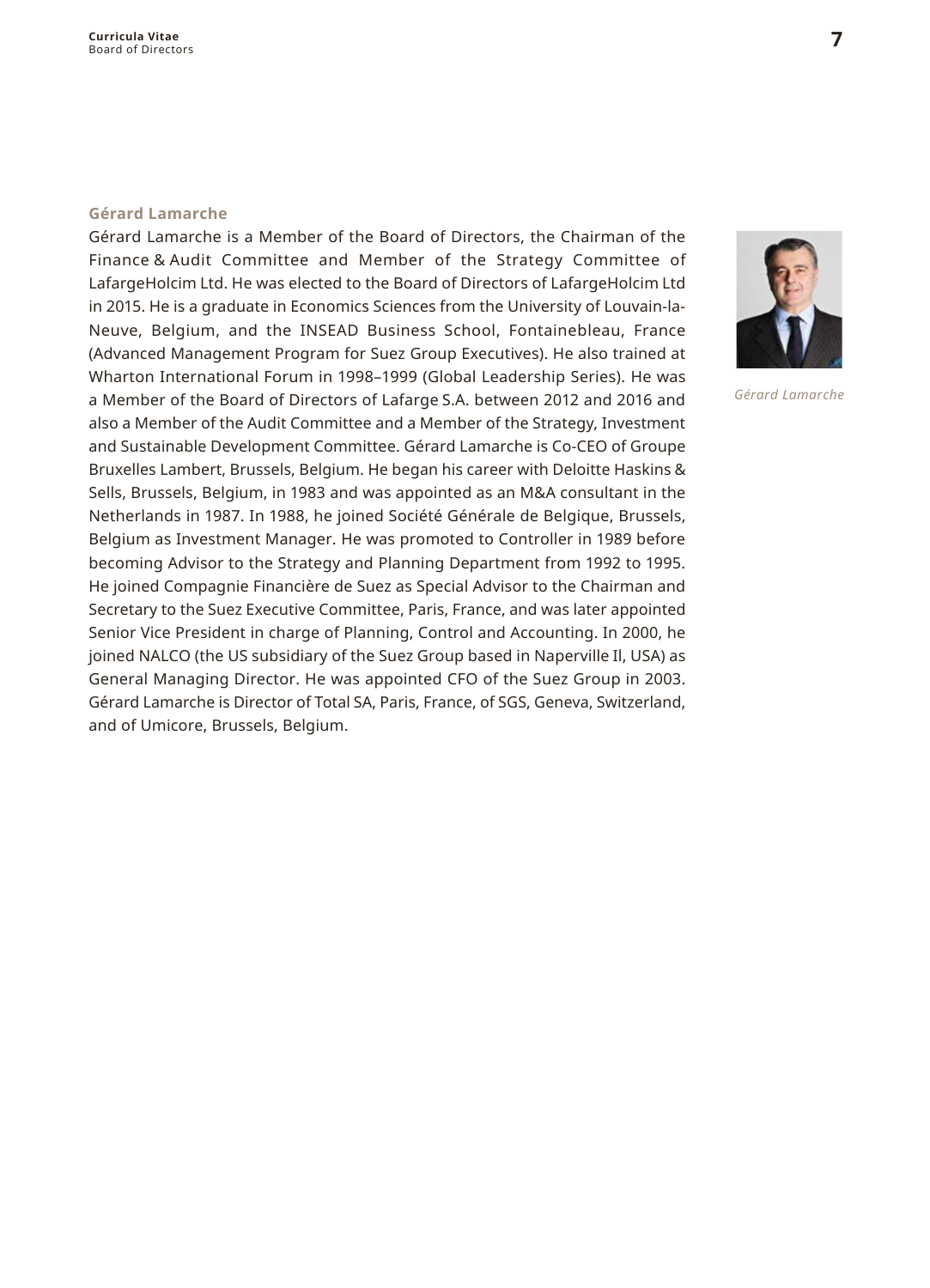

*Adrian Loader*

#### **Adrian Loader**

Adrian Loader is a Member of the Board of Directors, Chairman of the Health, Safety & Sustainability Committee and a Member of the Nomination, Compensation & Governance Committee of LafargeHolcim Ltd. He was elected to the Board of Directors of LafargeHolcim Ltd (then "Holcim Ltd") in 2006. Adrian Loader holds an Honours Degree in History from Cambridge University and is a fellow of the Chartered Institute of Personnel and Development. He was Chairman of the Nomination & Compensation Committee of Holcim Ltd from 2014 to 2015. He began his professional career at Bowater in 1969 and joined Shell the following year. Until 1998, he held various management positions in Africa, Latin America, Asia, and Europe and at the corporate level. In 1998, he was appointed President of Shell Europe Oil Products and in 2004 became Director for strategy, planning, sustainable development, and external affairs for the Shell Group. In 2005 he became Director of the Strategy and Business Development Directorate of Royal Dutch Shell, Den Haag, Netherlands, he became President and CEO of Shell Canada in 2007 and retired from Shell at the end of the year. In January 2008, he joined the Board of Directors of Candax Energy Inc., Toronto, Canada and was Chairman until June 2010. He then served as Chairman of Compton Petroleum, Calgary, Canada until August 2012, and as Chairman of the Board of Directors of Oracle Coalfields PLC, London, United Kingdom until April 2016. His other mandates include serving as a Member of the Board of Directors of Sherritt International Corporation, Toronto, Canada, and as a Member of the Board of Alderon Iron Ore, Montreal, Canada.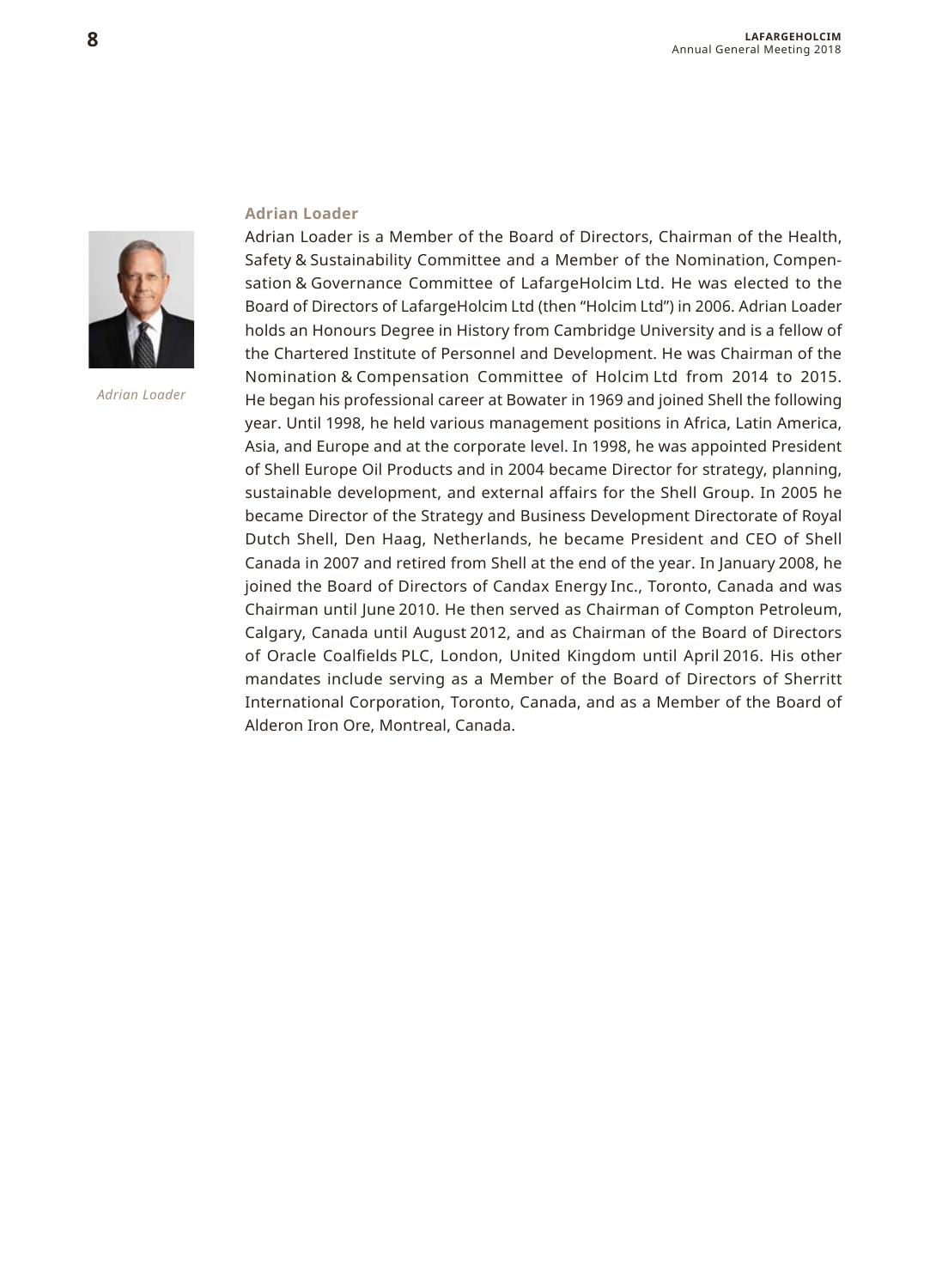#### **Jürg Oleas**

Jürg Oleas is a Member of the Board of Directors and a Member of the Finance & Audit Committee of LafargeHolcim Ltd. He was elected to the Board of Directors of LafargeHolcim Ltd (then "Holcim Ltd") in 2014, retired from the Holcim Ltd Board in the context of the LafargeHolcim Ltd merger closing effective 10 July 2015 and was re-elected at the AGM 2016. He holds an MSc from the mechanical engineering from the Swiss Federal Institute of Technology (ETH) in Zurich, Switzerland. He is CEO of GEA Group Aktiengesellschaft, a Düsseldorf-based mechanical engineering company listed on Germany's MDAX stock index. Jürg Oleas has been a member of the GEA Group Executive Board since joining the company in May 2001. Initially responsible for the Group's chemical activities, he was appointed CEO of GEA Group on November 1, 2004. Before joining the GEA Group, he spent nearly 20 years with ABB and the Alstom Group, where he held several management positions. He is Chairman of the Board of LL Plant Engineering AG, Ratingen, Germany, and a Member of the Board and Chairman of the Strategy Committee of RUAG Holding AG, Bern, Switzerland.

*Jürg Oleas*

#### **Nassef Sawiris**

Nassef Sawiris is a Member of the Board of Directors and Chairman of the Nomination, Compensation & Governance Committee of LafargeHolcim Ltd. He was elected to the Board of Directors of LafargeHolcim Ltd in 2015. He holds a Bachelor of Economics from the University of Chicago. Nassef Sawiris was a Member of the Board of Directors of Lafarge S.A. from 2008 to 2015 and was a Member of equivalent Committees. Nassef Sawiris is the Chief Executive Officer of  OCI N.V. a role previously held at Orascom Construction Industries (OCI S.A.E.) where he was additionally appointed Chairman in 2009. Orascom Construction Industries SA, which he joined in 1982, was the predecessor company to OCI N.V. He also serves on the Board of OCI Partners LP. His other appointments include that he is a Member of the Cleveland Clinic's International Leadership Board Executive Committee since 2011, a Member of the University of Chicago's Board of Trustees since 2013, a Member of the International Advisory Board of JP Morgan since 2017, and a Member of the Board of Adidas AG since 2016.



*Nassef Sawiris*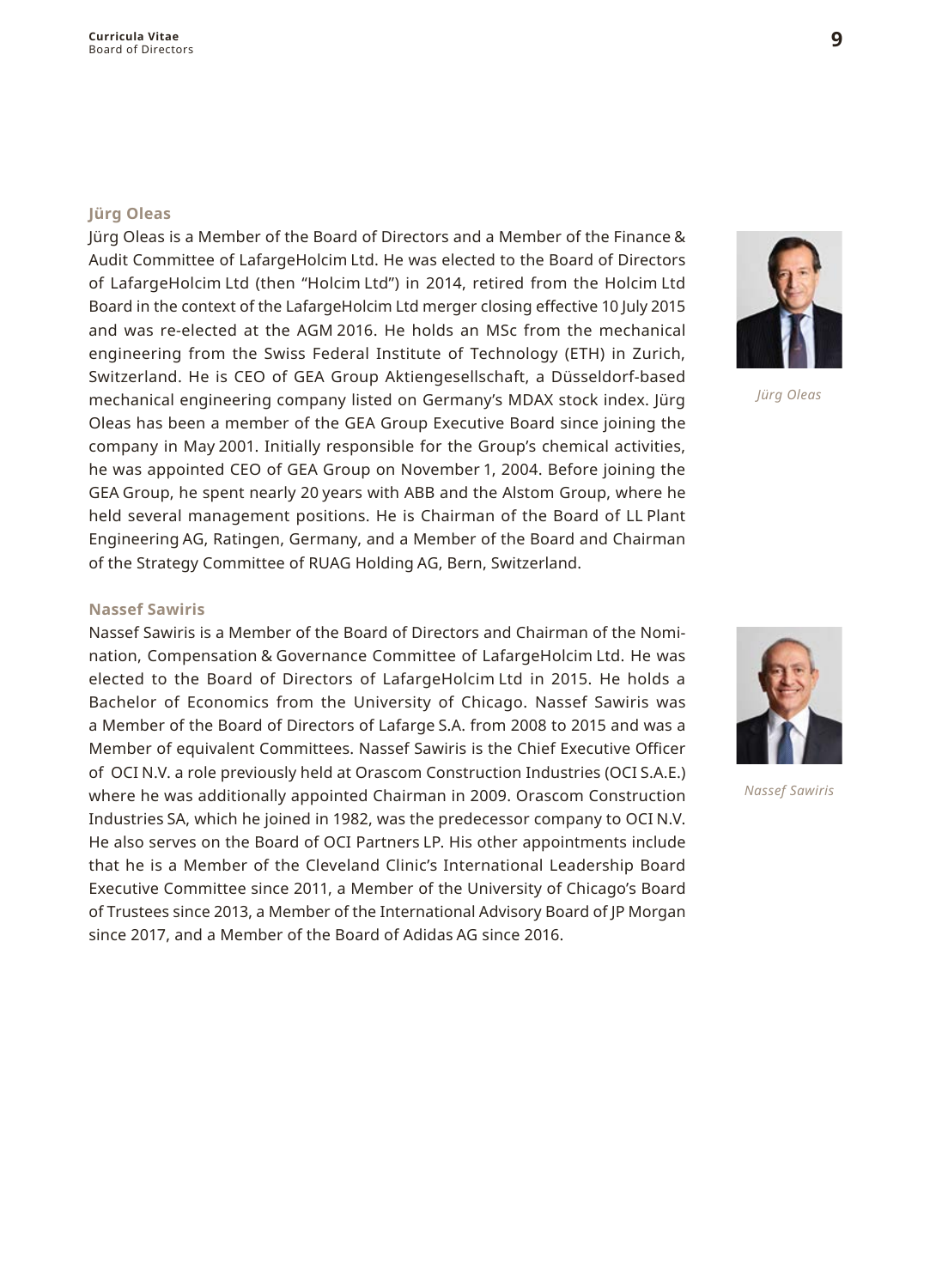

*Hanne Birgitte Breinbjerg Sørensen*



*Dieter Spälti*

#### **Hanne Birgitte Breinbjerg Sørensen**

Hanne Birgitte Breinbjerg Sørensen is a Member of the Board of Directors and a Member of the Health, Safety & Sustainability and of the Nomination, Compensation & Governance Committees of LafargeHolcim Ltd. She was elected to the Board of Directors of LafargeHolcim Ltd (then "Holcim Ltd") in 2013. Hanne Birgitte Breinbjerg Sørensen holds an MSc in Economics and Management from the University of Aarhus. She was a Member of the Nomination & Compensation Committee of Holcim Ltd from 2014 to 2015 and has been re-elected in 2016. Until the end of 2013 she was the Chief Executive Officer of Maersk Tankers, Copenhagen and has been Chief Executive Officer of Damco, The Hague, Netherlands, another company of the A.P. Møller-Maersk Group, Copenhagen, Denmark, from 2014 until December 31, 2016. Her other mandates include that she is a Member of the Board of Ferrovial S.A., Madrid, Spain, of Delhivery Pvt. Ltd., Gurgaon, India, of Tata Motors Ltd, Mumbai, India, and of Sulzer Ltd, Winterthur, Switzerland. She was a Member of the Board of Koninklijke Vopak N.V., Rotterdam, The Netherlands, until February 16, 2018.

#### **Dieter Spälti**

Dieter Spälti is a Member of the Board of Directors, the Chairman of the Strategy Committee and Member of the Finance & Audit Committee of LafargeHolcim Ltd. He was elected to the Board of Directors of LafargeHolcim Ltd (then "Holcim Ltd") in 2003. He studied law at the University of Zurich, Switzerland, where he obtained a doctorate in 1989. He was a Member of the Audit Committee from 2010 to 2015 and of the Governance & Strategy Committee of Holcim Ltd from 2013 to 2015. Dieter Spälti began his professional career as a Credit Officer with Bank of New York in New York NY, USA, before taking up an appointment as Chief Financial Officer of Tyrolit (Swarovski Group), based in Innsbruck, Austria and Zurich, Switzerland in 1991. From 1993 until 2001, he was with McKinsey & Company, ultimately as a partner, and was involved in numerous projects with industrial, financial, and technology firms in Europe, the USA, and Southeast Asia. In October 2002, he joined Rapperswil-Jona, Switzerland-based Spectrum Value Management Ltd as a partner; the firm administers the industrial and private investments of the family of Thomas Schmidheiny. Since 2006, he has been Chief Executive Officer and Member of the Board of Directors of Spectrum Value Management Ltd. His other mandates include a membership in the Board of Directors of Schweizerische Cement-Industrie-Aktiengesellschaft, Rapperswil-Jona, Switzerland.